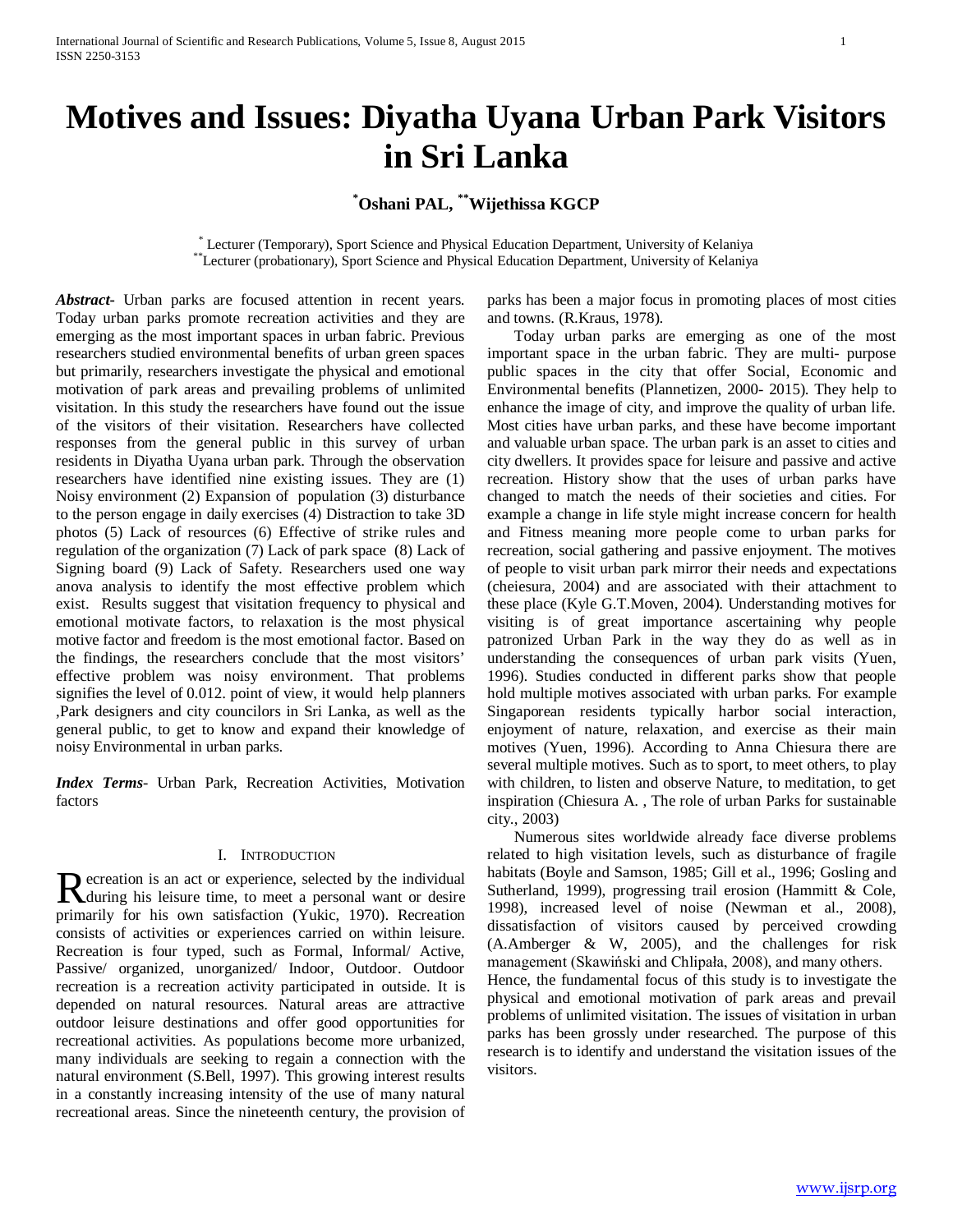#### II. LITERATURE REVIEW

 Given the limited literature available regarding urban parks motive factors and effective problems, however throughout the literature review made it was able to identify certain researchers conducted so far in urban park effective problems. The literature that demonstrates the motivation of visitors in the parks has grown substantially in recent years. In this study, we will define prevail problems of unlimited visitation and the problems with the visitors face when their visitation. Parks are common community features that provide opportunities for physical activity for park goers.

 Urban parks provide convenient recreation opportunities for urban communities who may otherwise have limited access to nature-based recreation (Kaplan & Kaplan, 1989). A city can only be sustainable if it has sufficient public parks and recreation areas to make the city livable, pleasant and attractive for its citizens (Chiesura, 2003). Urban nature provides important social and psychological benefits to human societies, which enrich human life with meanings and emotions (Anna, 2004); Park visitors are often seen to be engaged in activities such as walking, jogging, playing sports or doing exercises within the parks. The role of urban green spaces in mood change*.* Australian Journal of Basic and Applied Sciences, there are few studies on people's perception of the role of the urban green space in orid regions in Iran. In this research answered questionnaire about use rating and obstacles on the use of UGS, people's motivation for visiting UGS, people's perception on the effect of UGS on mood change. Manohar and Maulan, Suhardi and Sheybani, Mehdi (2010)

 This is supported by recent studies which showed that the motivation associated with visiting the park include relaxation, experiencing nature and escape from the city (Cattell, Dines, Gesler, & Curtis, 2008; Chiesura, 2004; Özgüner, 2011; Stodolska, Shinew, Acevedo, & Izenstark, 2011). Studies in the European countries of Netherlands, Denmark and the United Kingdom show that people visited parks to relax, be in touch with nature and escape from the stressful urban lifestyle (Burgess, Harrison, & Limb, 1988; Chiesura, 2004; Schipperijn et al., 2010). However, recent studies in the Asian countries of Hong Kong and Pakistan show that the primary reasons for visiting the park are to exercise and take leisure walks (Hussain et al., 2010; Wong, 2009).

 Visitor perception of crime safety and attitudes towards risk: the case of table mountain National Park, this paper investigate tourist perception of crime safety and attitudes towards risk whilst visiting table visitors attitudes towards risk did not influence perception of crime safety and its effect on their intentions to revisit or recommend TMNP (Richard George, 2003). Recreation conflicts are common in urban parks and the problem has escalated in recent years in Hong Kong. A typical example of such conflict was the dispute between music performers and other park visitors and residents in the vicinity of Tuen Mun Park in recent years. However, issue of recreation conflict in urban park has been grossly under-researched. Hence, this study applied Jacob and Schreyer's (1980) theoretical framework to analyze recreation conflicts of park visitors in Tuen Mun Park, Hong Kong. The findings showed that park visitor's recreation conflict can be explained partially by applying Jacob and Schreyer's model.

 The above review has shown that parks provide physical and emotional motivation to visitors. However it has also been established that park visitors are not the same in terms of park usage, resent study have also added to the body of knowledge in this area. But in this study researcher is finding issues with the visitors face when their visitation.

#### III. MATERIALS AND METHODS

 Both secondary (literature review and desk research) and primary data were gathered. Primary data were collected through a survey conducted among visitors of the Diyatha Uyana Urban Park, the most popular park of Colombo (Sri Lanka) established in 2012, which attracts about millions visitors each year. The park was created on a marshy land and on the banks of the Diyawanna Oya. Diyatha Uyana also has pathways for the health- conscious those in to exercising- walking, Jogging, Stretching, and shopping.

 After two filed observations at the Diyatha Uyana, it was decided that the survey would be conducted in the urban park. Respondents were using simple random method the visitors, regardless of their social extraction or professional background. The survey instrument consisted of 14 questions. Data of the first part of the survey instrument were collected data on demographics and park usage details of respondents. These questions were adapted from earlier studies conducted in other countries and according to the pilot study researcher those were moderated according to the objectives. 300 questionnaires were distributed.

 Questions were also adapted from a (Chiesura, 2003) study conducted in the Netherlands to examine the motives and emotions experienced in visiting parks. To examine the motives in visiting the park, respondents were asked "What was the reason for coming the park?" Respondents were given several options of which they are allowed to select more than one option. These options included "to do exercise", "to relax" and "to escape from the city". To examine the emotions experienced in visiting parks, respondents were asked of their feelings or expected feelings after spending time in the park?" Respondents again gave several options of which they are allowed to select more than one option. These options included "Sense of Freedom", "Unity with nature" and "Happiness". Respondents were also asked of their motive factors. Participants were given the questionnaire, and invited to fill it in during their stay at the area, so that the answers would reflect their immediate experiences.

 The survey was conducted in Diyatha Uyana urban park on both weekdays and weekends, in different hours of the day, and in different parts of the park. Respondents who were younger than 15 years of age were excluded from the survey. Response formats were either closed ended (dichotomous, multiple choices) in a ranking scale. The questionnaire addressed a broad range of issues, ranging from motive factors, emotional dimension and the problems affected in the park. For the purpose of this paper, however, the analysis will be limited to the following issues:

- 1. Motive Factors: Why do people visit this park?
- 2. Emotional Dimension: Which feelings do people experience in the park?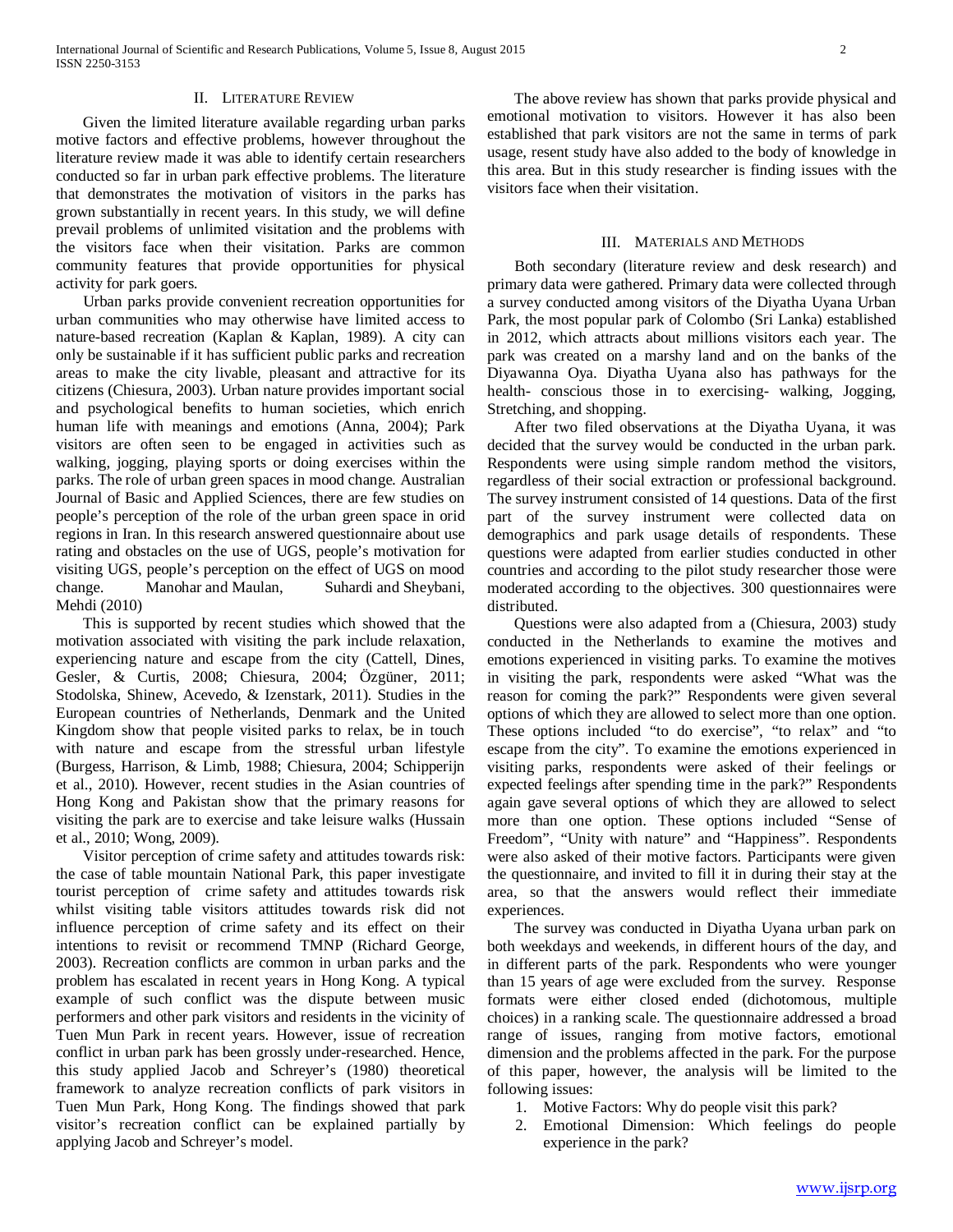3. Exist Problems: Which problems are effective in the park?

 The study was mainly an explanatory research with an inductive research approach. The main interest of driving the data analysis was to unfold people's thoughts and problems in a qualitative way, rather than to establish quantitative relations and identify independent, moderate and dependent variables. The data was keyed into SPSS (Statistical Package for Social Sciences) program version 20.0 for Statistical analysis. Descriptive statistics, Anova tests for independence were used to examine the relationship between dependent variable. There are one independent variable, one dependent variable, two moderate variables in this study. The independent variables was, quantity of visitor participate. Dependent variable was existing problems at Diyatha Park. Researcher used 5 point likert scale for data processing. Respondents' motives and emotional dimensions were the moderate variables. The following alternative options were given: to exercise, to have enjoy, to relaxes, to have contact with family, to have contact with nature, to play with children, to use the refreshment. The analysis provide a frequency of measuring the motive factors in the Diyatha uyana urban park and identified minimum visitor participation factor One way Anova to measure affected problems with participation. For the purpose of qualitative the whole outcome of this study, measure was converted in to numerical values.

# IV. RESULTS

 According to demographics, 32% respondents were male, 62% were married, and 49.7% were Advance Level passed. The highest visitation age of respondents was 30-49 years. 61% of respondents travelled to the park by own vehicles.

## **Motive for visiting the park**

 The highest motive for visiting the park was to relax (25.8%) (Fig.1). the result was not in surprising as: urban contexts the need to be relaxed and step away from the hectic rhythm of the city is particularly strong. Findings also indicated that almost 20.2% of the respondents visited the park to have contact with nature. 17.3% of the respondents visited the park to have contact with family. In this respect, park fulfills important social functions, strengthening family ties and providing safe place for children to play.13.9% of park users were motived to exercise. In the descending frequency, other motives were to play with children, to be enjoyed, to buy good and to use refreshments.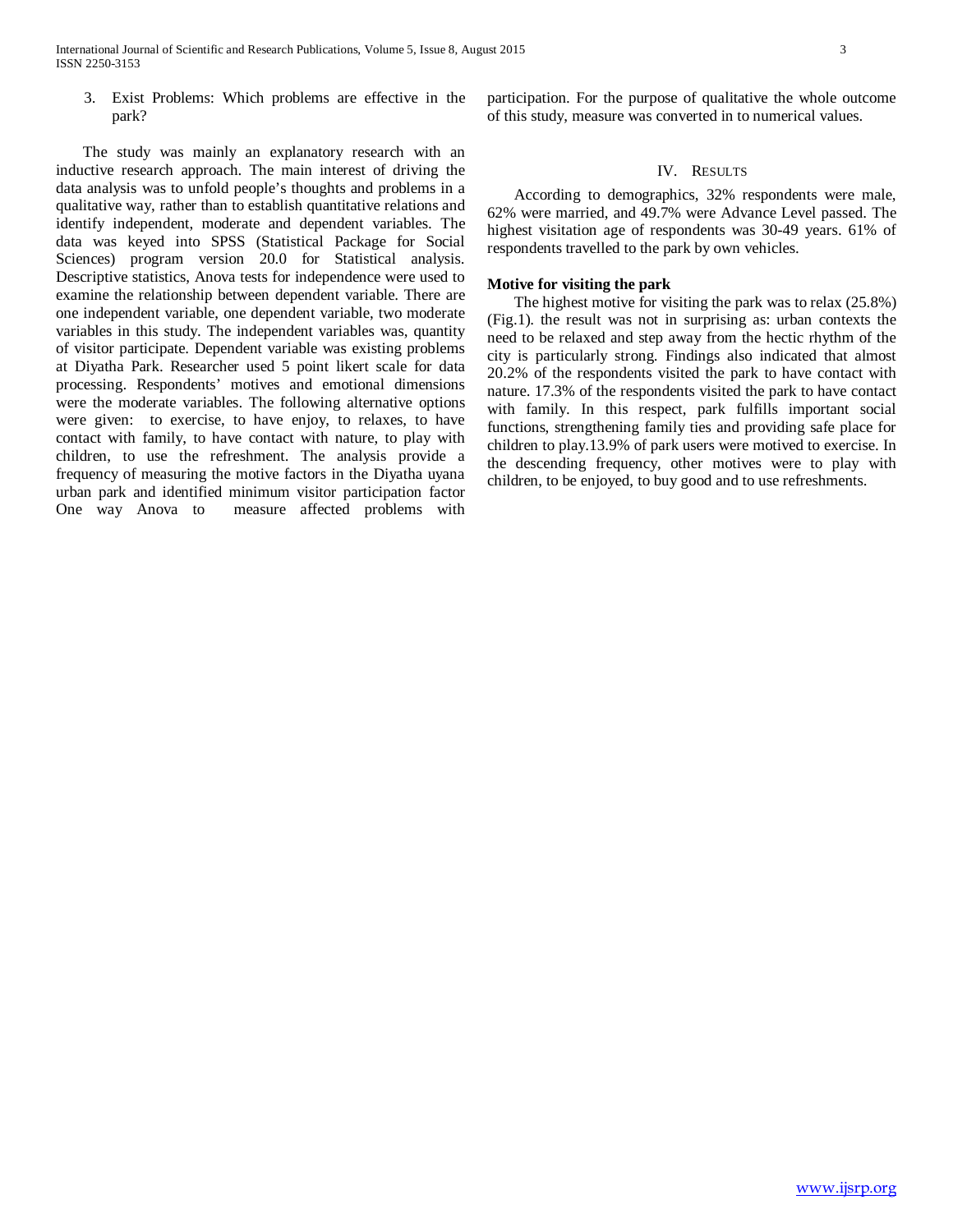

**Figure1: Motives for park, frequency distribution**

# **The emotional dimension of the park's experience**

 Frequency analysis of the answers emotional dimension (Fig.2) show that freedom is the most frequently mentioned (50.5%) of the answers. 30.1% had the filling of unity with nature. The feeling of being unity with nature implies harmony with it and the ability to live with extra physical reality as one belonged to it. The condition of feeling part of nature, forming a unity with it implies a sort of transcendence from the ego and the self (Maslow, 1971). "Happiness" is the less mentioned feeling which being experienced in the park.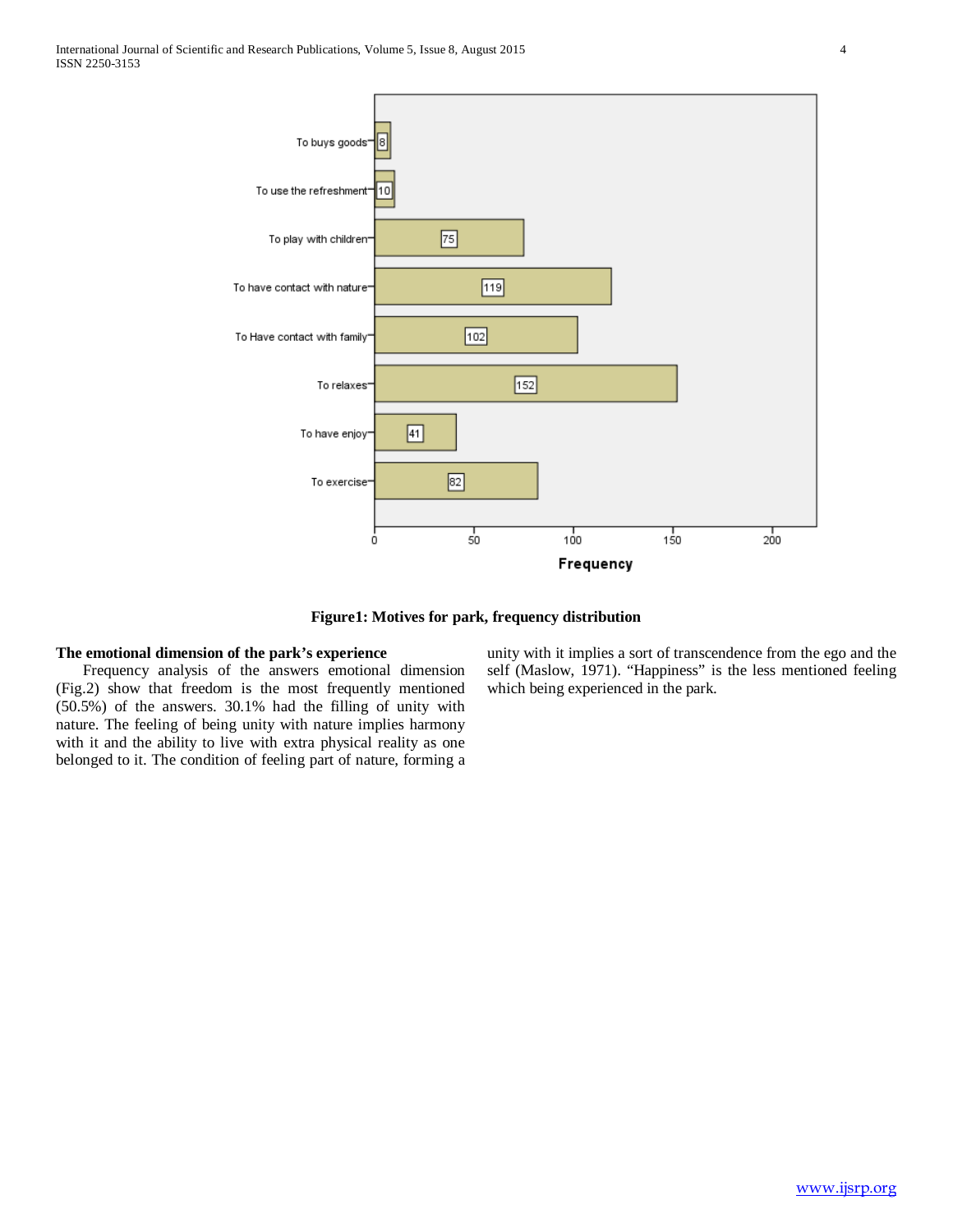

**Fig.2. Emotional experienced: frequency analysis.**

 To find out the most significant problem, one way Anova when used. The strongest significant problem was effect of environmental noises. The Anova table shows overall significance of the problems which affecting visitor participation in the Diyatha Park. It is statistically significant as "P" value is less than 0.05 in the significant test. Researcher can see that the significance level is  $(P=0.012)$  in the full data set and the most effective problem is effect of environmental noises.

 The same finding regarding motive factors in this study was also found in an to earlier study conducted in the Netherlands (Chiesura, 2003).Both studies found that the most common feeling experienced in a park are a sense of freedom. In urban contexts the need to relaxation and step away from the hectic rhythm of the city is particularly strong. But in this park people were highly motived to be relaxed and visitors used urban parks which far from the traffic, the noise and the pollution of the city. But when people use this park they were facing big problem about environmental noises.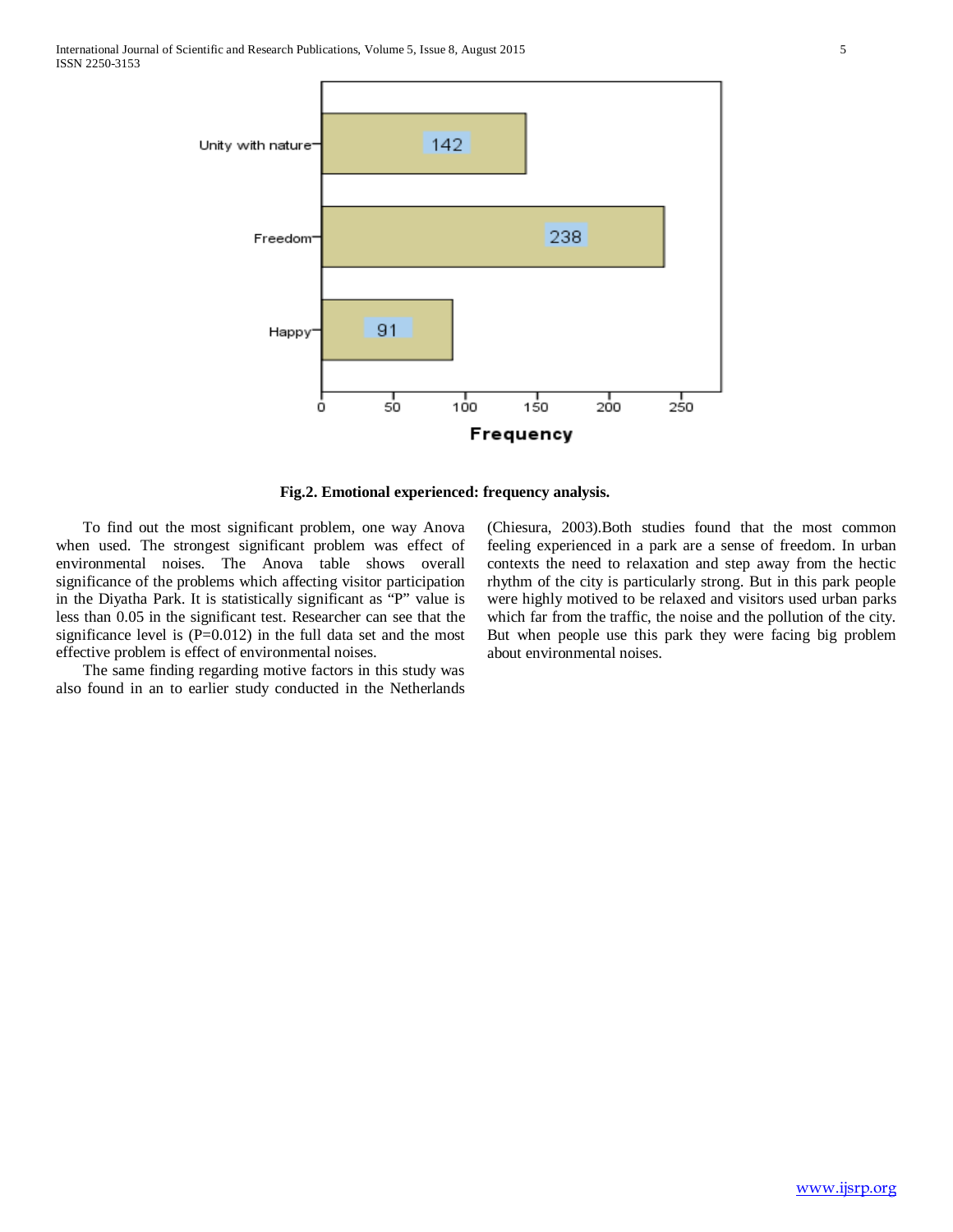|                                 |                       |                |              | Mean   |           |         |
|---------------------------------|-----------------------|----------------|--------------|--------|-----------|---------|
|                                 |                       | Sum of Squares | df           | Square | ${\bf F}$ | Sig.    |
| Effect of environmental noises  | <b>Between Groups</b> | 8.388          | $\mathbf{1}$ | 8.388  | 6.427     | $.012*$ |
|                                 | Within Groups         | 388.932        | 298          | 1.305  |           |         |
|                                 | Total                 | 397.320        | 299          |        |           |         |
| Effect of most population       | <b>Between Groups</b> | .008           | $\mathbf{1}$ | .008   | .009      | .924    |
|                                 | Within Groups         | 269.378        | 298          | .904   |           |         |
|                                 | Total                 | 269.387        | 299          |        |           |         |
| Others of Disturbance to engage | <b>Between Groups</b> | 5.757          | $\mathbf{1}$ | 5.757  | 5.685     | $.018*$ |
| who doing exercise              | Within Groups         | 301.773        | 298          | 1.013  |           |         |
|                                 | Total                 | 307.530        | 299          |        |           |         |
| Barriers to take 3D photos      | <b>Between Groups</b> | .042           | $\mathbf{1}$ | .042   | .041      | .839    |
|                                 | Within Groups         | 303.994        | 298          | 1.020  |           |         |
|                                 | Total                 | 304.037        | 299          |        |           |         |
| Excise Resources are enough     | <b>Between Groups</b> | .111           | $\mathbf{1}$ | .111   | .144      | .705    |
|                                 | Within Groups         | 230.326        | 298          | .773   |           |         |
|                                 | Total                 | 230.437        | 299          |        |           |         |
| Organization's Rules and        | <b>Between Groups</b> | .016           | $\mathbf{1}$ | .016   | .018      | .892    |
| Regulation are difficult        | Within Groups         | 266.930        | 298          | .896   |           |         |
|                                 | Total                 | 266.947        | 299          |        |           |         |
| Space of park is enough         | <b>Between Groups</b> | .027           | $\mathbf{1}$ | .027   | .053      | .819    |
|                                 | Within Groups         | 155.369        | 298          | .521   |           |         |
|                                 | Total                 | 155.397        | 299          |        |           |         |
| Signing Board are enough        | <b>Between Groups</b> | 3.704          | $\mathbf{1}$ | 3.704  | 3.693     | $.056*$ |
|                                 | Within Groups         | 298.883        | 298          | 1.003  |           |         |
|                                 | Total                 | 302.587        | 299          |        |           |         |
| Safety is enough                | <b>Between Groups</b> | .488           | $\mathbf{1}$ | .488   | 1.114     | .292    |
|                                 | Within Groups         | 130.429        | 298          | .438   |           |         |
|                                 | Total                 | 130.917        | 299          |        |           |         |

# **Table1: Effective problem related motives (Anova)**

\*Significant at P<0.05.

#### V. CONCLUSION

 Urban nature fulfils many social functions and psychological needs of citizens. Secondary people have different motives to visit the park. The study revealed that the most appealing motives for park visitation were to relax and to have contact with nature. Diyatha Park was more likely to feel freedom. However Due to the small size of the sample analyzed and the limited statistic performed, no universal conclusion can be consistently made about the visitors' perception of urban parks in general.

Furthermore, this paper focused on prevailing problems of unlimited visitation. And then most affected problem was noisy environment. Identifying and examining alternative expressions of commitment to reduce noise around the park represent an avenue for future researchers. Especially this research is important for the future innovators, students who study the field of recreation and all people in the society.